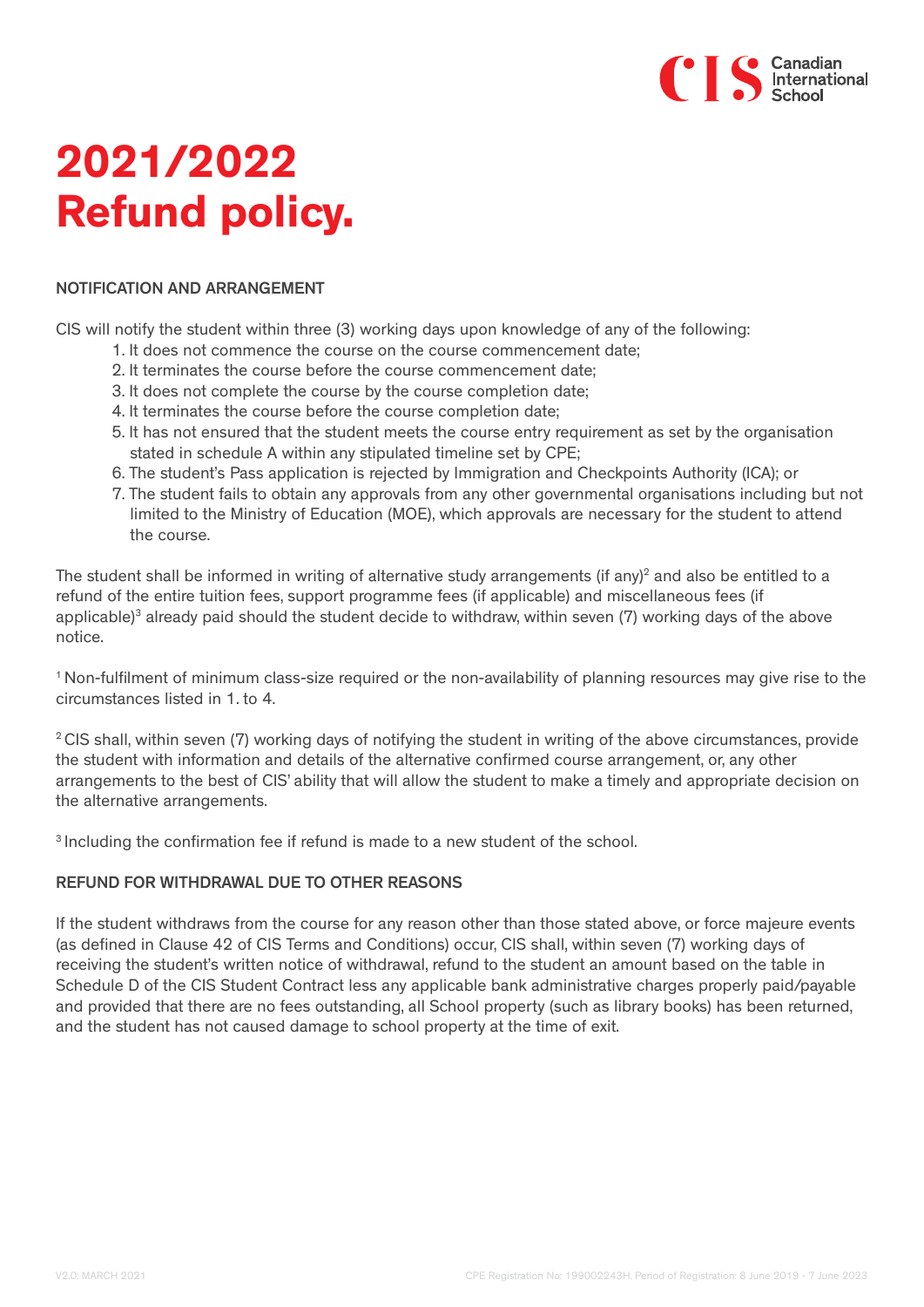| % of the Tuition Fees<br>and Support Programme<br>Fees (if applicable) paid<br>under Schedule B | If Student's written notice of<br>withdrawal is received during<br>Semester 1(*): | If Student's written notice of<br>withdrawal is received during<br>Semester 2(*): |
|-------------------------------------------------------------------------------------------------|-----------------------------------------------------------------------------------|-----------------------------------------------------------------------------------|
| $75\%$ (^)                                                                                      | Before 11 June 2021                                                               | Before 09 December 2021                                                           |
| $25\%$ (^)                                                                                      | Between 11 June 2021<br>and 09 August 2021                                        | Between 09 December 2021<br>and 06 February 2022                                  |
| $10\%$ ( $\land$ )                                                                              | Between 10 August 2021<br>and 16 August 2021                                      | Between 07 February 2022<br>and 13 February 2022                                  |
| $0\%$                                                                                           | After 16 August 2021                                                              | After 13 February 2022                                                            |

\*Please note that dates of notice of withdrawal will be adjusted accordingly should there be changes to the Course Commencement Date.

^This does not apply if Student's leaving date with CIS is after 16 August 2021 (Semester 1) / 13 February 2022 (Semester 2).

# REFUND POLICY FOR STUDENTS ENROLLED BEFORE 21 DECEMBER 2009

### Tuition and support programme fees

| % of the fuition fees and<br>support programme Fees<br>paid under Schedule B<br>of the Student Contract | If student's written notice of withdrawal is received:        |
|---------------------------------------------------------------------------------------------------------|---------------------------------------------------------------|
| $100\%$                                                                                                 | At any point before the commencement date of<br>each semester |
| $0\%$                                                                                                   | At any point after the commencement date of<br>each semester  |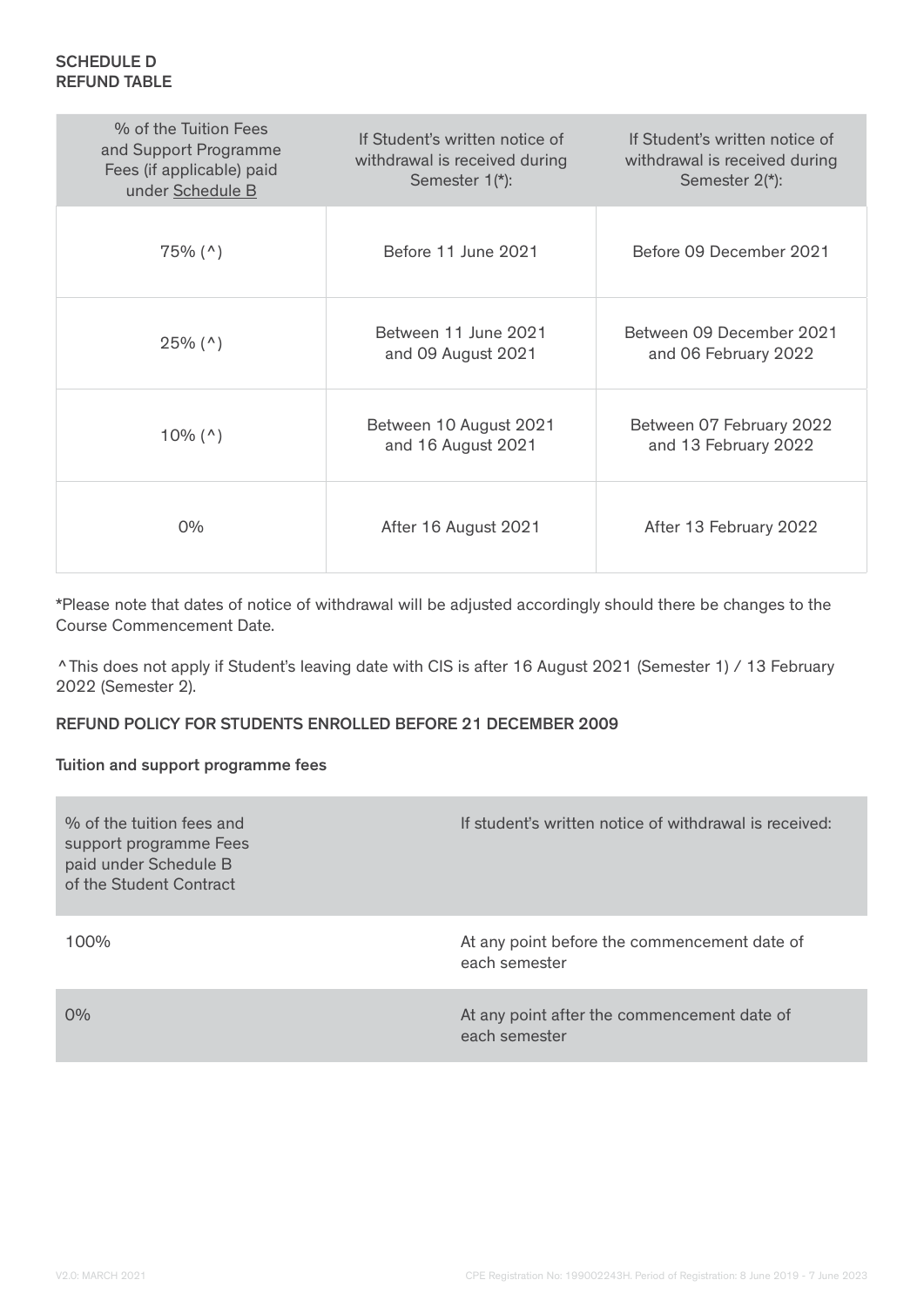## FAMILY DEPOSIT REFUND POLICY

Students enrolled at CIS prior to 21 December 2009 who have a refundable family deposit on account with the school must comply with the withdrawal deadlines and procedures mentioned below.

CIS reserves the right to review the withdrawal deadlines and procedures. Students/parents will be advised in advance of any changes.

If there are no fees outstanding, all school property (such as library books) has been returned, and the student has not caused damage to school property at the time of exit, the deposit will be refunded in accordance with the refund policy below after Admission receives a written notice for withdrawal in the prescribed form. A withdrawal notice is not confirmed until the Admissions received the fully completed CIS Withdrawal Notice form, and an acknowledgement of receipt has been received by the parent that such notice has been received. No other confirmation - written or otherwise - will suffice.

# 1. 100% refund

The deposit will be refunded in full if a written notice for withdrawal in the prescribed form is submitted to the Admissions Department in accordance with the prescribed withdrawal deadlines\* mentioned below:

- 1. No later than 1 April (or the next school day) should the student leave between 1 May and the last day of the second semester of any school year (both dates inclusive) or is not returning in the new school year;
- 2. No later than 1 December (or the next school day) should the student not be returning after December break or is not returning for the second semester; Not less than one (1) month before the

 last day of regular school attendance should the student leave at any other time of the year other than as specified in point (1) or (2) above.

# 2. 50% / no refund

Failure to meet the necessary withdrawal deadlines means that the school will retain the family deposit in accordance with the below mentioned conditions:

- 1. If a student is withdrawn after admission, and the withdrawal notice has not been received by the respective deadline, that student will forfeit 50% of his applicable family deposit.
- 2. Where two or more children from one family are withdrawn, and the withdrawal notice has not been received by the respective deadline, the entire (i.e. 100%) family deposit will be forfeited.

# REFUND FOR WITHDRAWAL/TERMINATION OF ENROLMENT

Notwithstanding the generality of the clauses outlined above, CIS shall provide a refund of any unconsumed tuition fees, support programme fees and/or miscellaneous fees already paid should the student decide to withdraw or the student's enrolment is terminated for the following reasons:

1. The student is expelled from CIS for a serious breach of any of the rules or regulations of CIS including but not limited to the code of conduct in the Parents/Student Handbook; Clause 3.6, 5.2, 5.4 of CIS Terms and Conditions apply.

#### CONFIRMATION FEE IS NON-REFUNDABLE

For the avoidance of doubt, if the student is withdrawn or terminated from CIS under the refund for withdrawal due to other reasons, or refund for withdrawal/termination of enrolment above, the confirmation fee is non-refundable regardless of whether the student has started the course or not.

### REFUND DURING COOLING OFF PERIOD

CIS will provide the student with a cooling-off period of seven (7) working days after the date that the contract has been signed by both parties.